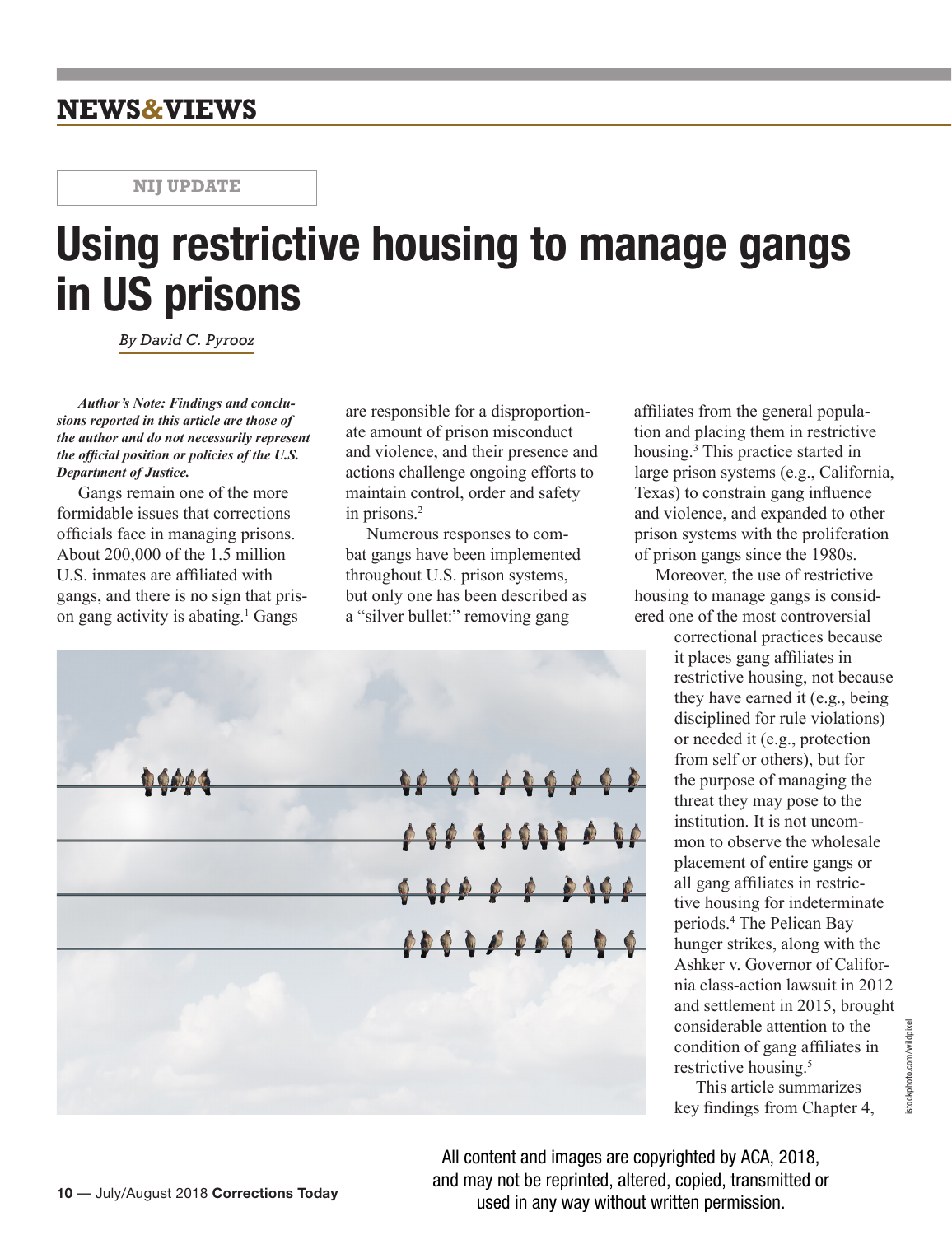"Gang Affiliation and Restrictive Housing in U.S. Prisons," which examines gang affiliation and the use of restrictive housing in the National Institute of Justice published volume, *Restrictive Housing in the United States: Issues, Challenges, and Future Directions*. More details of the reviewed studies and their findings can be found in the full volume.<sup>6</sup>

#### **Why place gang affiliates in restrictive housing?**

Gang affiliates fit squarely into the logic underlying the use of restrictive housing.<sup>7</sup> Gang affiliates commit both violent and nonviolent misconduct at higher rates than inmates not affiliated with gangs.<sup>8</sup> Removing them from the general population is expected to deter both misbehaving inmates and the prison population at large from disruptive behavior, incapacitate highly-disruptive inmates, normalize prisons and soothe tensions.

Corrections officials have, overwhelmingly, endorsed the use of restrictive housing for gang affiliates. Between 55 and 67 percent of jails, prisons or prison systems use restrictive housing as a response to gangs.9 Nearly half of the 600 prison wardens surveyed by Dan Mears and his colleagues at the Urban Institute agreed that gang affiliates should be placed in restrictive housing; 83 percent endorsed its use for gang leaders.10 Of the 37 gang-knowledgeable personnel in respective prison systems surveyed by John Winterdyk and Rick Ruddell, nearly all (94 percent) reported that restrictive housing was a "very effective" (75 percent) or "somewhat effective" (19 percent) method to combat gangs.<sup>11</sup>

Does the widespread use of restrictive housing result in an overrepresentation of gang affiliates in prisons? Thus far, the best evidence indicates this may be true. However, our understanding of this relationship is limited to only a few states. Administrative data from prison systems in California, Colorado and Texas show that gang affiliates were overrepresented in restrictive housing.<sup>12</sup> Despite constituting a minority of the custodial population in these states, the majority of inmates in restrictive housing were gang affiliates, who were between 6 and 71 times more likely to be placed in restrictive housing than inmates who were not.

**Inmates are typically placed in restrictive housing for disciplinary, protective or administrative purposes. Gang affiliates are a group that checks off all of these boxes**

Using data from the National Inmate Survey, a 2011-12 report from the Bureau of Justice Statistics revealed that facilities with more gang activity had a higher concentration

of inmates who reported recently being placed in restrictive housing.<sup>13</sup> Criminologist Ryan Labrecque, using administrative data from Ohio, found that gang affiliates are not only more likely to be placed in restrictive housing than inmates who are not classified as gang affiliates, but they also spend longer periods in restrictive housing.<sup>14</sup>

## **How do gang affiliates end up in restrictive housing?**

Inmates are typically placed in restrictive housing for disciplinary, protective or administrative purposes. Gang affiliates are a group that checks off all of these boxes. First, owing to their elevated involvement in misconduct, gang affiliates may be placed in restrictive housing for disciplinary reasons. Second, gang affiliates may need protective custody due to conflicts with rival gangs or having violated gang codes of conduct (e.g., debriefing).

Although these are good explanations for the overrepresentation of gang affiliates in restrictive housing, the third pathway (administrative) is the most controversial when placement is indeterminate, based on inmates' gang status rather than behavior, and based on gang validation practices that are unclear and/ or lack due process. However, not all prison systems automatically segregate gangs or gang affiliates. Two studies, a 2010 review of 42 state policies and a 2012 survey of 44 prison systems, examined admission criteria for placement into restrictive housing. Only between 30 and 36 percent of states included in those studies segregated inmates solely on the basis of gang affiliation.<sup>15</sup>  $\rightarrow$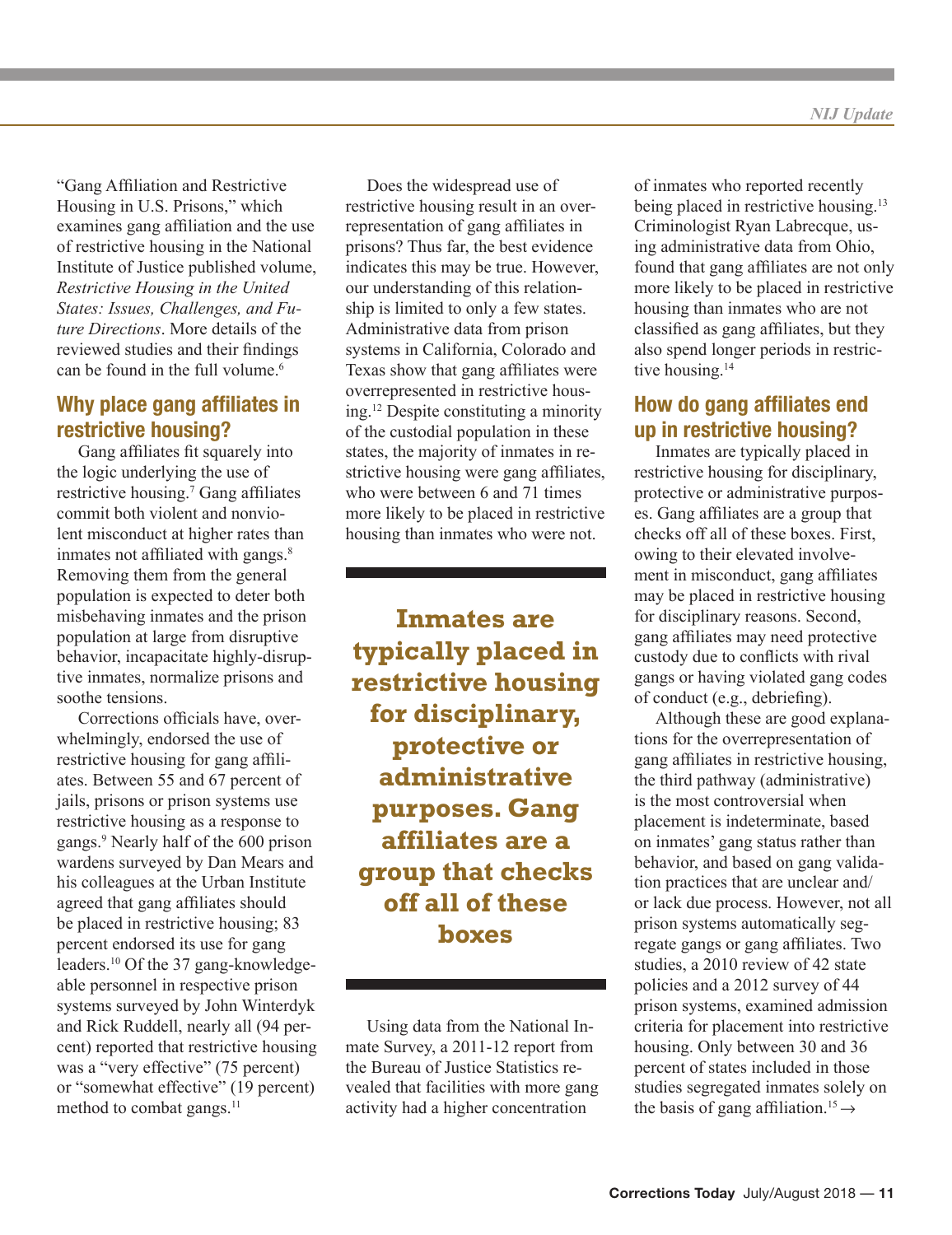# **NEWS&VIEWS**

## **How do gang affiliates get out of restrictive housing?**

Gang affiliates who are placed in restrictive housing for disciplinary and protective purposes either have fixed sentences or need prolonged placement until threats to their lives decline; their pathways out of restrictive housing are rather clear. Gang affiliates who are placed in restrictive housing for administrative purposes must pursue alternative routes out of segregation because their gang affiliation is the source of the threat.

Historically, the only way out of restrictive housing was to "snitch, parole or die."<sup>16</sup> However, this has changed in recent years, particularly in prison systems that house large gang populations. Debriefing (i.e., a gang affiliate informing on his gang) remains an established route out of restrictive housing and to being reclassified as an ex-gang member, but it is no longer the only pathway.

For example, a number of prison systems now maintain a broader range of policies and programs that encourage disengagement from gangs to exit from restrictive housing, including segregation diversion, gang renouncement, step-down and debriefing.<sup>17</sup> These programs are stage-based and usually involve incell and group-based programming. Inmates may spend six to 24 months in such programs before returning to the general prison population.

## **Does placing gang affiliates in restrictive housing reduce misconduct and disorder?**

The most important issue in the debate about restrictive housing



generally, and its application to gang populations specifically, is whether the practice achieves its intended results. If restrictive housing does not reduce disorder, riots, gang activity or misconduct, it severely undercuts the justification for its use, especially when placement in restrictive housing is based on inmate gang status rather than behavior. Three studies listed below provide evidence of the (largely) beneficial effects of restrictive housing on reducing prison misconduct.

- *A system-level analysis of trends in inmate violence in Texas* showed that although the segregation or transfer of gang leaders was ineffective at reducing violence, the wholesale placement of gang affiliates in restrictive housing resulted in major reductions in homicide and assault<sup>18</sup>
- *An Arizona study of the implementation of gang policies,*

*including the segregation of gang members*, examined the specific (gang inmates) and general (all inmates) effects on inmate violations.<sup>19</sup> There was a 30-percent reduction in overall violations after segregating gang members. System-wide implementation of these policies during the study period may have prevented as many as 22,000 rule violations, including 5,700 violations among gang members.

– *A longitudinal, individual-level study of the effects of restrictive housing on subsequent misconduct in Ohio<sup>20</sup>* revealed that gang affiliates leaving restrictive housing fared worse, engaging in higher incidences of violent and nonviolent misconduct upon their return to the general population than did unaffiliated inmates.

As a disclaimer, this evidence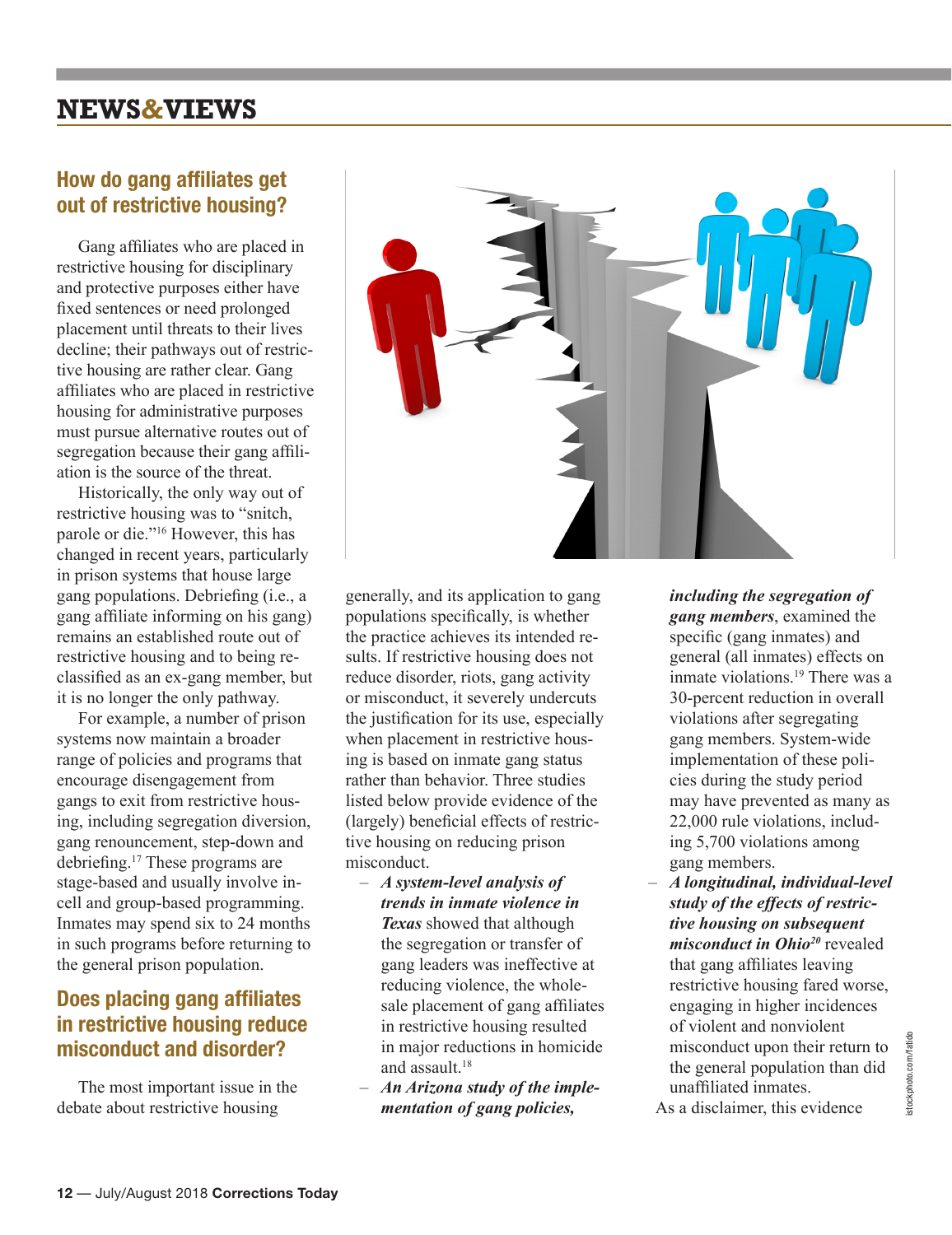base is far from conclusive; it is limited to a few states and requires more sophisticated analysis to rule out alternative explanations. In the absence of more methodologically sound studies, it would be unwise to conclude that restrictive housing is, indeed, the "silver bullet" for managing gangs and gang affiliates.

**Gang affiliates who are placed in restrictive housing for disciplinary and protective purposes either have fixed sentences or need prolonged placement until threats to their lives decline; their pathways out of restrictive housing are rather clear**

#### **Conclusions and future directions**

Gang affiliates fit squarely into the logic of restrictive housing, which is why it is not surprising that the evidence from several prison systems indicates that this population is overrepresented in restrictive housing. But it is unclear if this is a result of their need for protection, discipline for misconduct, or the perceived threat associated with their gang status. Explaining why this correlation exists in the first place, and whether it extends across some or all prison systems, should help address critical concerns about the overuse and indeterminate use of restrictive housing among gang affiliates. The approaches found in prison systems that are able to manage gangs with the limited use of restrictive housing, all while keeping violence low, may be models for the rest of the country.

A review of the evidence suggests that the justification for the wholesale placement of gang affiliates in restrictive housing is limited. The evidence suggests that restrictive housing may reduce rule-violating behavior. But the full range of consequences, both beneficial and negative, of restrictive housing must be weighed when considering the wisdom of its continued use. Indeed, without this evidence, the merits of using restrictive housing are severely undercut, validating the sharp criticisms of the practice.

The introduction of programs such as step-down (unambiguous, incentive-based steps toward general population housing) and gang-exit (treatment-based efforts to promote renouncement and disassociation) is a positive move toward jointly reducing the influence of gangs and overuse of restrictive housing, but one that must be paired with rigorous scientific evaluation. Any program that advances a sound strategy toward breaking the grip of gangs on prisons and inmates must be held

to leading scientific standards of evaluation. Satisfying such standards would constitute a major breakthrough, as no programs to date, on the street or in prison, have been found to effectively remove people from prison gangs.

It would be wise for corrections administrators to focus their efforts on the information collected about inmates and practices within their institutions in order to move toward a data-driven approach to understanding and responding to issues related to gang affiliation and restrictive housing. Establishing mutually beneficial relationships (i.e., Researcher-Practitioner Partnerships) between corrections officials, who are vested in these practices and researchers, who are able to evaluate the practices, is one approach that has proven to be most productive in addressing gangs in street settings.

Gangs are especially challenging populations to manage. Under-or over-correcting practices could have devastating consequences for prison employees, gang affiliates and other inmates. Using research to develop data-driven policies will lead to better-informed decisions about the use of restrictive housing for gang affiliates in U.S. prisons.



*David C. Pyrooz, Ph.D. is Assistant Professor of Sociology at the University of Colorado Boulder. He is also a faculty associate in the Problem Behavior and Positive Youth* 

*Development Program in the Institute of Behavioral Science.*

*Endnotes on p. 100*